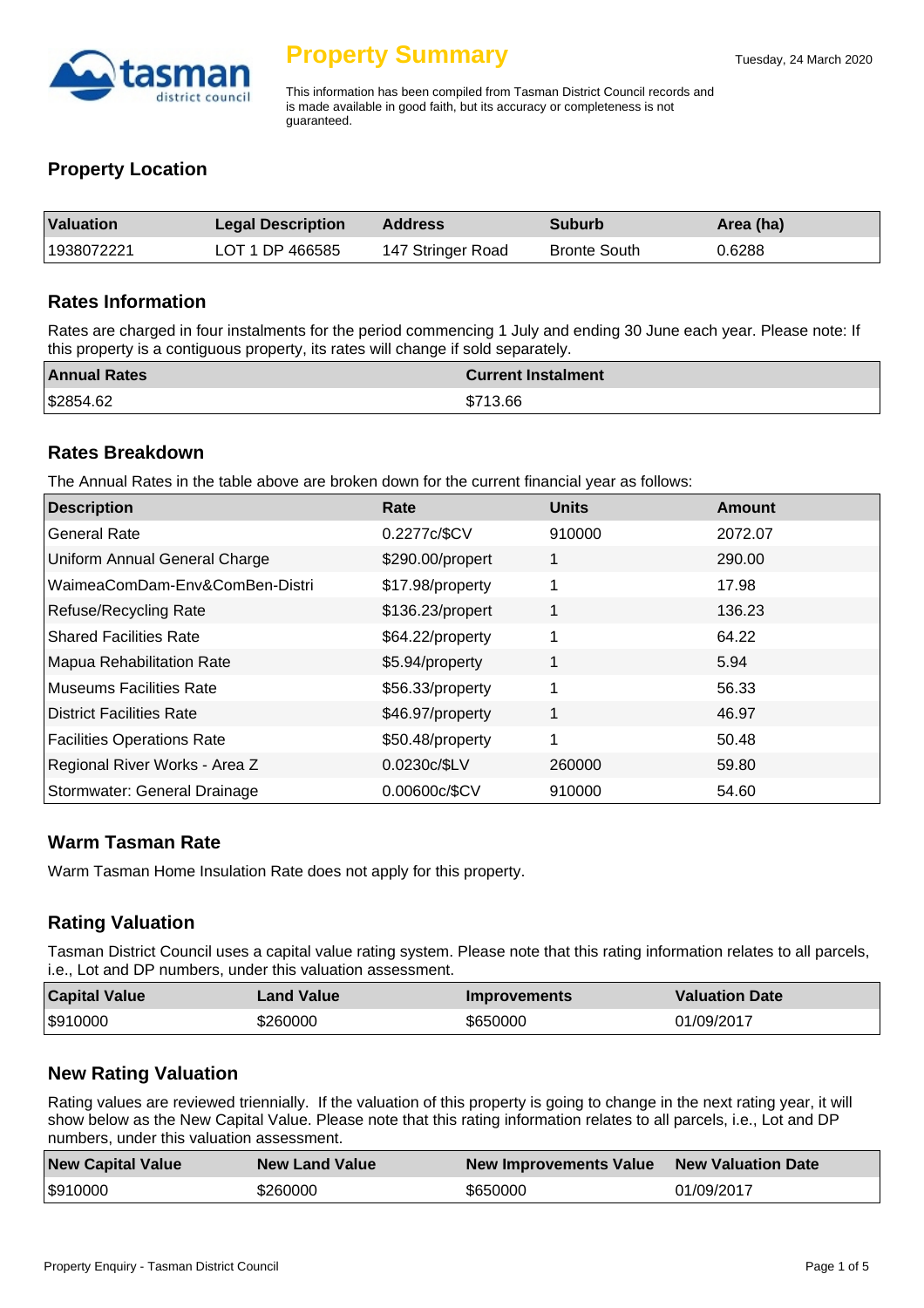# **Water Meter Information**

No Water Meter information is available for this property

### **Services**

No Services are available for this property

### **Protected Trees**

No protected trees have been found for this property.

# **Heritage Buildings**

There are no heritage buildings on this property.

# **Wheelie Bins**

No wheelie bin has been issued to this property.

# **Planning Zones**

The following Planning Zones pertain to this property. Please refer to the Tasman Resource Management Plan or contact a Duty Planner for detailed information about what activities can take place in a zone.

| Zone    | <b>Zone Description</b>                                                                                                                                                                                                                                                                                                                                                                                   |
|---------|-----------------------------------------------------------------------------------------------------------------------------------------------------------------------------------------------------------------------------------------------------------------------------------------------------------------------------------------------------------------------------------------------------------|
| Rural 3 | The Rural 3 Zone covers a specific part of the Coastal Tasman Area. This area contains<br>some land of high productive value, generally the more coastal areas, as well as land of<br>lesser protective value, generally the more inland areas. The Rural 3 Zone rules have<br>been developed to accommodate a level of rural residential development while still<br>protecting the most productive land. |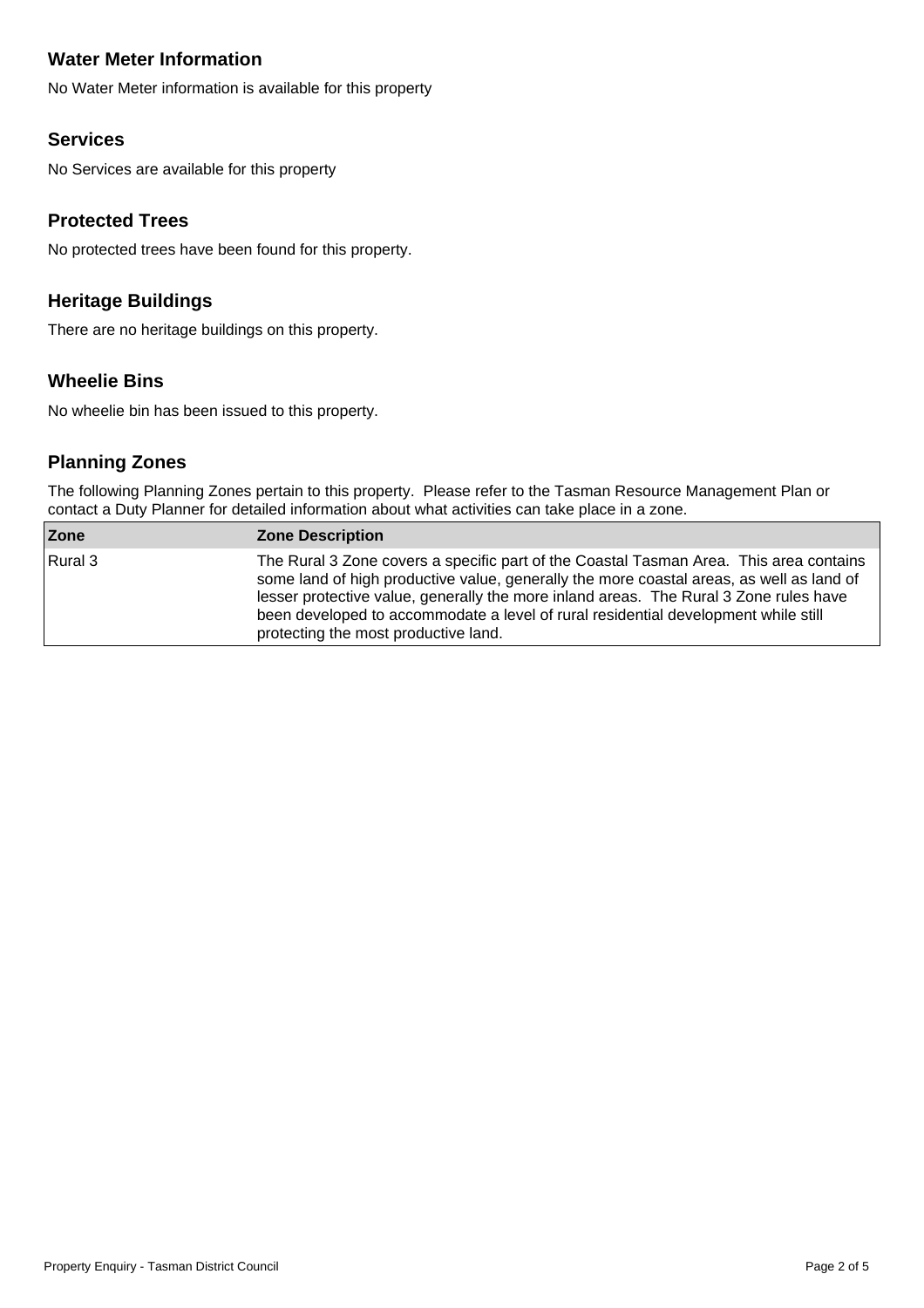

This information has been compiled from Tasman District Council records and is made available in good faith, but its accuracy or completeness is not guaranteed.

# **Building Consents**

Please note that if a Code Compliance Certificate has not been issued, it is strongly advised that the process is completed in order to confirm that the work is in compliance with the Building Code.

| <b>Application Date</b> | <b>BC Number</b> | <b>Proposal</b>                                                                        | <b>Status</b>                         | <b>CCC Issue Date</b> |
|-------------------------|------------------|----------------------------------------------------------------------------------------|---------------------------------------|-----------------------|
| 15/05/2014              | 145154           | Construct a new<br>dwelling with F/S<br>Metro Mega Rad<br>woodburner & I/A<br>garaging | Code Compliance<br>Certificate Issued | 04/08/2015            |
| 13/05/2014              | 145154P          | Construct a new<br>dwelling with F/S<br>Metro Mega Rad<br>woodburner & I/A<br>garaging | PIM application<br>formally received  |                       |

#### **Compliance Schedule**

No Compliance Schedule records are available for this property.

#### **Building Permits**

No historical building permits have been found for this property.

#### **Swimming Pools**

No Swimming Pool records have been found for this property.

#### **Resource Consents**

The following Resource Consents are noted against the property. Consents for water, discharges or coastal permits must be transferred to the person undertaking the activity. A fee will apply.

| <b>Application Date</b> | <b>RC Number</b> | <b>Proposal</b>                                                                         | <b>Status</b>            | <b>Decision Date</b> |
|-------------------------|------------------|-----------------------------------------------------------------------------------------|--------------------------|----------------------|
| 29/06/2012              | 120490           | Discharge of<br>stormwater to land<br>from proposed Lot 1 of<br>subdivision<br>RM120488 | <b>Consent Effective</b> | 09/11/2012           |
| 29/06/2012              | 120497           | Discharge of<br>wastewater to land<br>from proposed Lot 1 of<br>subdivision<br>RM120488 | <b>Consent Effective</b> | 09/11/2012           |

#### **Planning Permits**

No historical planning permits have been found for this property.

#### **Works and Land Entry Agreements**

No Works and land Entry Agreement has been found for this property.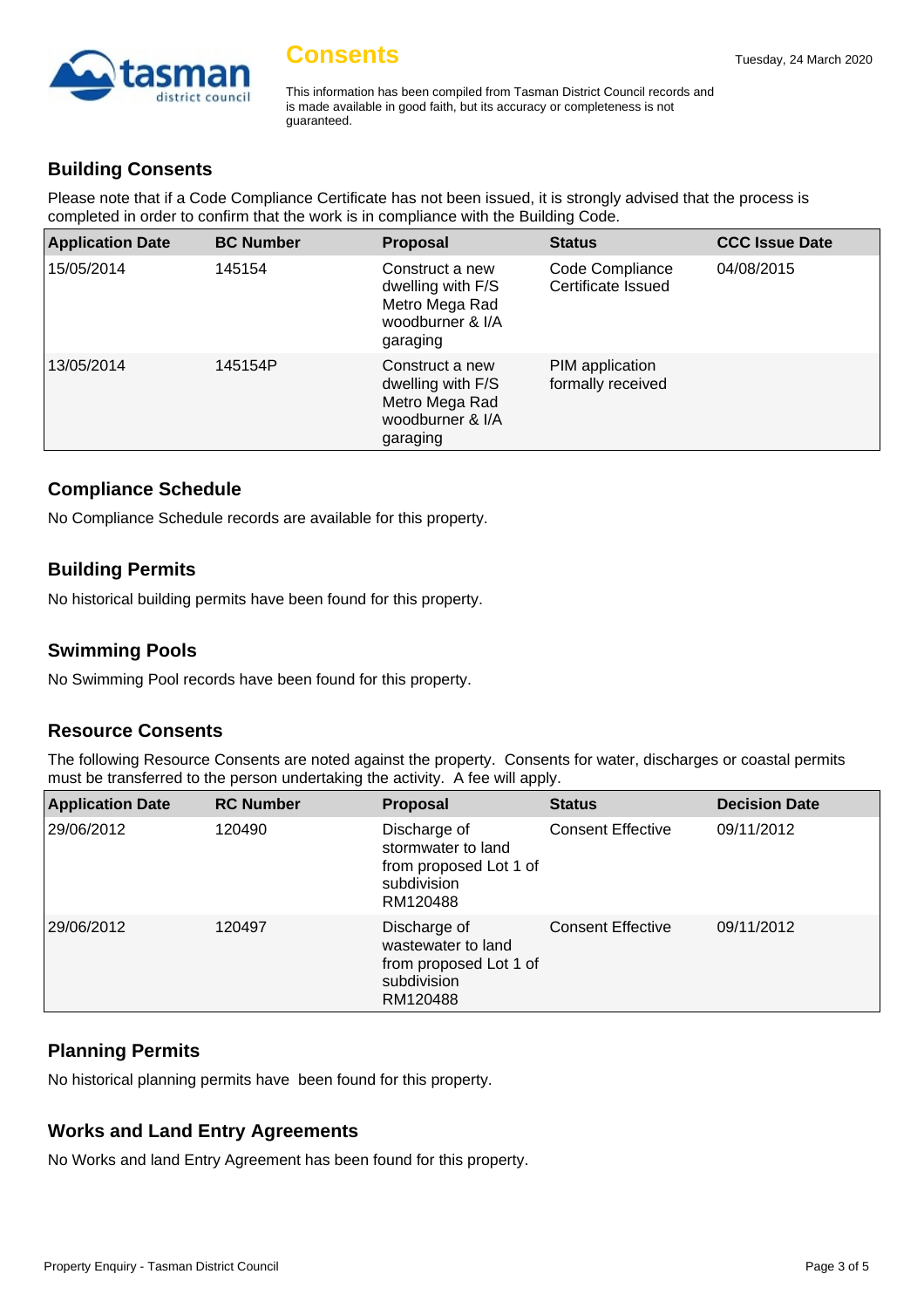

# **Environmental Records**

This information has been compiled from Tasman District Council records and is made available in good faith, but its accuracy or completeness is not guaranteed.

### **Environmental Health and Licences**

No Environmental Health or Licence information has been found for this property.

# **Air Shed**

This property does not sit within a controlled Air Shed.

# **Hazardous Activities and Industrial List (HAIL)**

No HAIL site has been found for this property. However, if the site or any adjacent site has been used for industrial purposes in the past, we suggest you make further enquiries.

# **Wetlands**

Council has no record of wetlands on this property.

#### **Pest Inspection History**

The Tasman-Nelson region has a Regional Pest Management Strategy for the control of declared pest plants, animals and organisms. The responsibility for the control of pests lies with the land occupier or owner. If you intend purchasing a property within Tasman District, Council recommends you seek advice from the vendor about Pest Management Notices that may have been served. This property has a record of the following pest inspections. For further information, please contact Council's Biosecurity team.

| <b>X</b> Location | Y Location | <b>Pest</b>   | <b>Date</b> | <b>Status at time of</b><br>inspection |
|-------------------|------------|---------------|-------------|----------------------------------------|
| 1604430           | 5429797    | Taiwan Cherry | 09/09/2019  | Active                                 |

#### **Significant Native Habitats**

Council has been compiling biodiversity reports (also called Ecological Property Reports or reports on Significant Native Habitats) for the past eight years and where these exist they are available. However, no report has been lodged on this property.